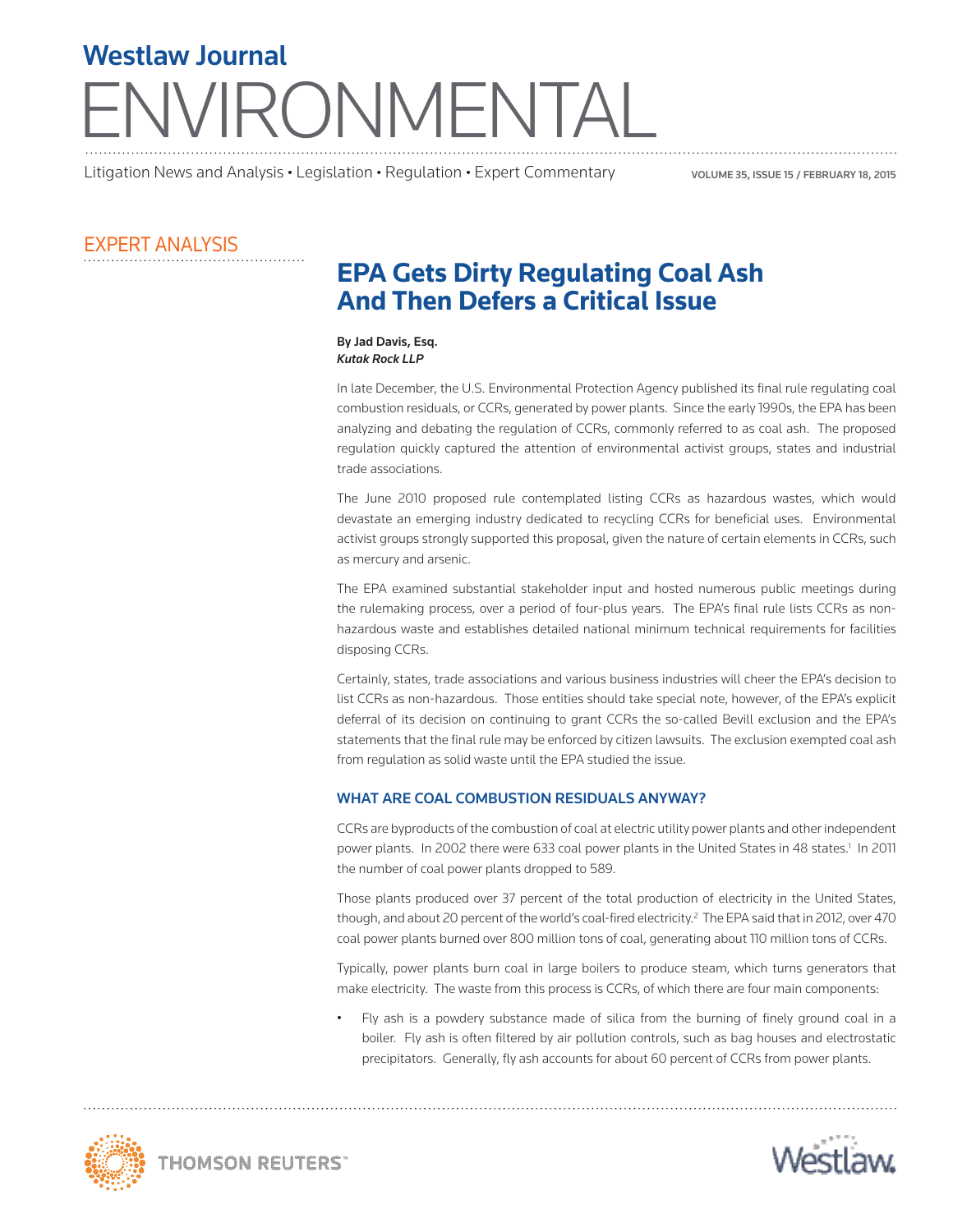*The EPA's final rule lists CCRs as non-hazardous waste and establishes detailed national minimum technical requirements for facilities disposing CCRs.*

- Flue gas desulfurization material, or FGD, is the byproduct of chemical emission control systems at plants that remove sulfur and oxides from plants' flue gas streams. FGD is either a wet sludge comprised of calcium sulfites and calcium sulfates or a dry powdered substance of sulfites and sulfates. The most common residue is FGD gypsum. FGD accounts for about 24 percent of CCRs from power plants.
- Bottom ash is a coarse ash-like substance that is too large to be transported into the air like fly ash. Consequently, bottom ash forms at the bottom of the coal furnaces. Bottom ash makes up about 12 percent of CCRs from power plants.
- Boiler slag is molten bottom ash from cyclone-type furnaces. The material turns into pellets with a smooth, glassy appearance after it has cooled. Boiler slag accounts for about 4 percent of CCRs from power plants.

These four components of CCRs are comprised of mercury, cadmium and arsenic. Consequently, regulators like the EPA are concerned about power plants' management and disposal of CCRs because these substances could leach into groundwater, posing serious public health risks and harming the environment.

#### What happens in Tennessee does not stay in Tennessee

The Tennessee Valley Authority's Kingston Fossil Plant, located in Harriman, Tenn., is a coal power plant that began producing electricity in 1955. It produced about 10 billion kilowatt hours of electricity each year.

On Dec. 22, 2008, Harriman suffered the largest industrial spill in the history of the United States. The northwest side of an 84-acre, above-ground impoundment used to contain CCRs failed, and over 1 billion gallons of coal ash slurry, including about 5.4 million cubic yards of fly ash, were released, affecting over 300 acres.<sup>3</sup>

The spill flowed into both the Emory and Clinch rivers. The TVA retained a geotechnical engineering firm to determine the cause of the dam failure at the Kingston plant. The conclusion was that several long-lasting conditions at the impoundment combined to cause the failure. Those conditions included a high content of fly ash in the water, atypical bottom layer, construction of the dam over wet ash and the height of the fly ash.<sup>4</sup>

The Tennessee Department of Environment and Conservation fined the TVA \$11.5 million for the 2008 spill. The cleanup is estimated to be completed sometime this year, with a total cost in the \$1.2 billion range. The ramifications of this spill spread well beyond the borders of Tennessee.

#### The EPA's audacious proposed regulation of CCRs

The Kingston spill prompted the EPA to assess coal ash surface impoundments at coal ash facilities and re-examine its regulatory determination for the application of the Bevill exclusion to CCRs. In June 2010 the EPA proposed regulations under the Resource Conservation and Recovery Act to address the risks of coal ash generation.

The EPA proposed two options to regulate CCRs.<sup>5</sup> The first option was to list CCRs disposed of in landfills or surface impoundments as hazardous wastes under Subtitle C of RCRA.<sup>6</sup> The second option was to list CCRs under Subtitle D of RCRA.<sup>7</sup>

The first option quickly caught the attention of the manufacturing, transportation and construction industries, as well as environmental activist groups and plaintiffs' lawyers. Subtitle C establishes a program for controlling hazardous waste from the time it is generated until its ultimate disposal. In fact, the RCRA hazardous waste program regulates commercial businesses and governmental facilities that generate, transport, treat, store and dispose of hazardous waste.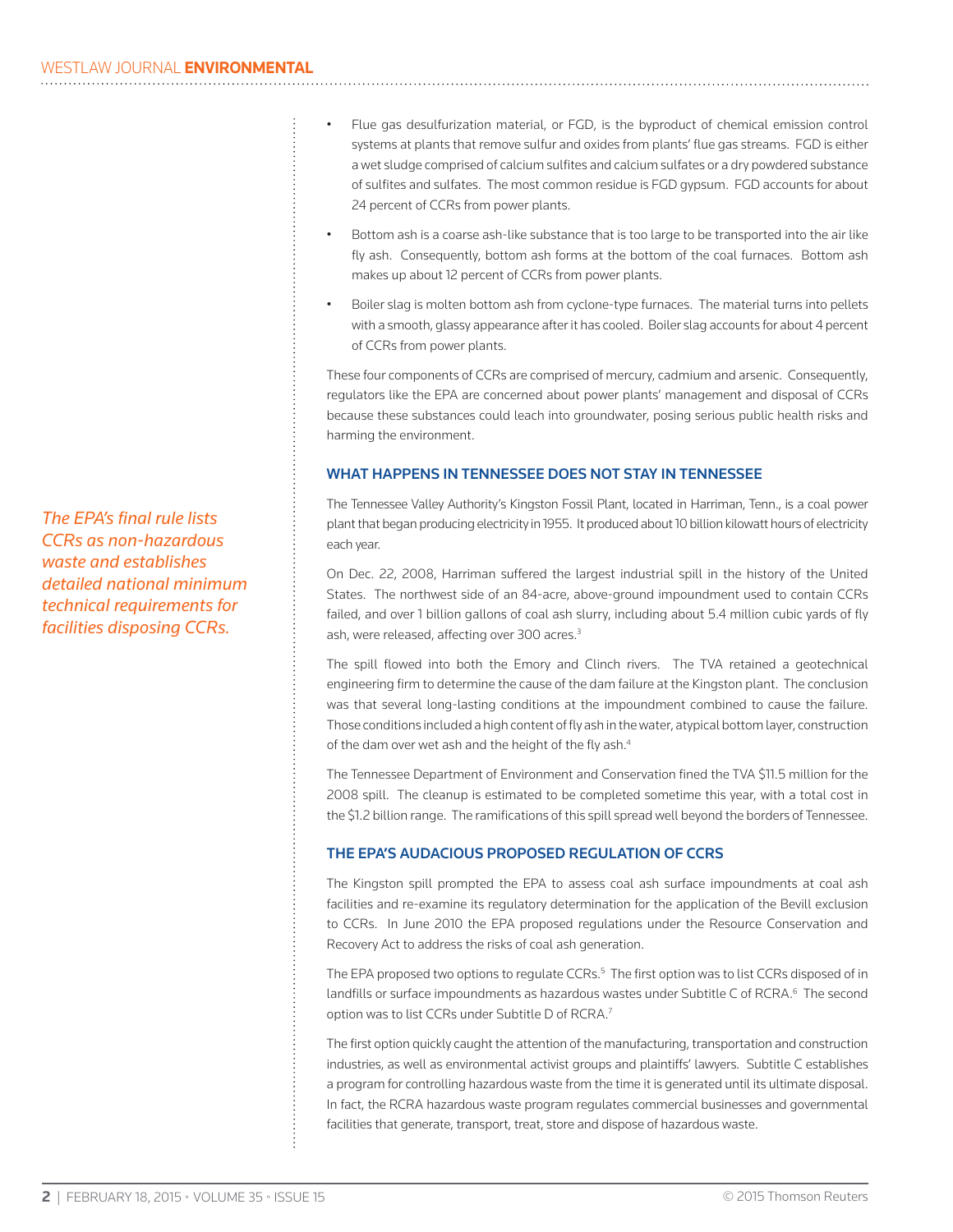The EPA's proposed intent to curtail such a designation to only CCRs in landfills or surface impoundments was illogical, at best. For instance, there is no difference between fly ash placed in a surface impoundment and fly ash that is recycled for beneficial use.

Yet, the EPA apparently intended to designate only fly ash placed in a surface impoundment as hazardous waste under Subtitle C. Such a designation would require a complex regulatory scheme to specifically designate which CCRs are and are not subject to Subtitle C. Then, regulators would have to create an enforcement procedure for CCRs in violation of this new rule. Undoubtedly, this designation would create an unimaginable administrative nightmare for regulators.

An esoteric implication of designating CCRs as hazardous wastes under Subtitle C is that such designation would also be necessary under the Comprehensive Environmental Response, Compensation and Liability Act, as defined under 40 C.F.R. §101, subdivision (14)(c). CERCLA enables the EPA to prosecute, either administratively or by way of litigation, potentially responsible parties for releases, or threatened releases, of hazardous substances to clean up or pay the costs for cleaning up such releases. An important aspect of CCRs being listed as hazardous substances under CERCLA is that, as the U.S. Supreme Court upheld, private parties have rights under CERCLA to sue for the recovery of costs associated with cleaning up hazardous substances.<sup>8</sup>

The threshold to prove liability under CERCLA is, perhaps, one of the lowest legal standards in the United States. Under Section 9607(a), plaintiffs need only demonstrate that there is a release, or threatened release, of a hazardous substance that causes the incurrence of response costs, and the potentially responsible parties shall be liable for such costs. $9$ 

Accordingly, plaintiffs do not need to show that defendants caused the releases that resulted in cleanup costs; instead, plaintiffs only need to show that defendants are covered persons under CERCLA and that threatened releases caused cleanup costs. Thereafter, defendants are saddled with the enormous burden of proving affirmative defenses that there is no causation.

Industries across the board, as well as defense lawyers, panicked over the apparent unintended consequence of listing CCRs as hazardous wastes under RCRA. On the other hand, environmental groups and plaintiffs' lawyers salivated over the endless possibilities of bringing CERCLA actions against any entity that released CCRs. If CCRs were listed as hazardous substances, CERCLA suits could be filed against companies that used CCRs beneficially.

There are thriving industries dedicated to recycling CCRs. In 2012 about 52 million tons of CCRs were beneficially used, and about 293 power plants supplied CCRs for beneficial uses. There are numerous ways industries use CCRs.<sup>10</sup> Fly ash makes concrete stronger and more durable, and it is widely used by the transportation industry.

Both fly ash and bottom ash are used in manufactured aggregates, flowable fills, structural fills and embankments by the construction industry. Coal ash is used to replace natural materials in the production of Portland cement used in both the transportation and construction industries.

FGD is a primary component of wallboard manufacturing, roofing tiles and shingles. These beneficial uses reduce these industries' demand for mining of new material, such as limestone to make cement and gypsum to make wallboard. The reduction in mining activities preserves wildlife and undeveloped land, as well as reduces industrial consumption and waste from mining operations.

The EPA says the beneficial uses for CCRs will result in the following benefits for 2015:

- Over 53 million British thermal unit savings.
- Over 1.6 million gallons of water savings.

*The EPA said that in 2012, over 470 coal power plants burned over 800 million tons of coal, generating about 110 million tons of CCRs.*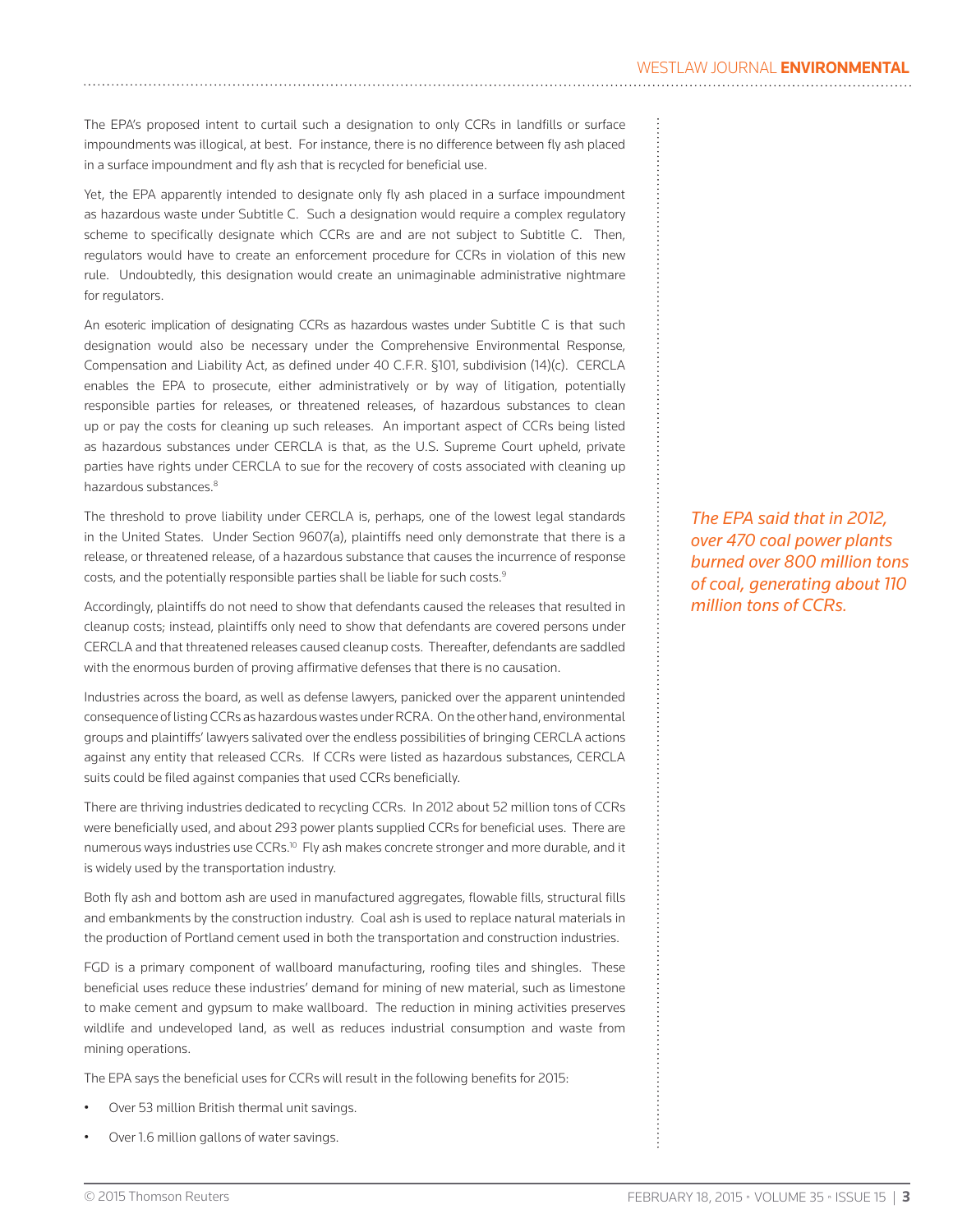*CCRs are comprised of mercury, cadmium and arsenic. Consequently, the EPA is concerned about power plants' management and disposal of CCRs because these substances could leach into groundwater.*

- Reduction of over 11.5 million tons per year in carbon dioxide and methane emissions.
- Reduction of 45,770 tons of air pollutant emissions.
- Reduction of over 3,000 pounds of toxic air pollutant emissions.

The EPA estimates the beneficial uses of CCRs will provide over \$2.3 billion in annual national environmental benefits.<sup>11</sup> Also, the American Coal Ash Association said each use of fly ash in place of traditional cement equals a reduction of slightly less than one ton of carbon dioxide, which is close to two months of emissions from a car.<sup>12</sup>

Despite the substantial savings in beneficially using CCRs, the EPA's first option to list CCRs as hazardous waste would cripple the industries dedicated to recycling CCRs. If CCRs were listed as hazardous substances under CERCLA, environmental activists and plaintiffs' lawyers would undoubtedly capitalize on such designation and file CERCLA actions against companies that recycled CCRs.

Cement manufacturers using fly ash in lieu of limestone in highway concrete would be sued as arrangers under CERCLA. Contractors who applied the concrete with fly ash on highways, or elsewhere, would be sued for the release of hazardous substances. States would be sued as the owners of highways paved with concrete composed of fly ash.

The lunacy in the first option proposed by the EPA is the possibility that every major highway containing fly ash could be designated as a contaminated site, and these large highways could be listed on the EPA's national priority list as contaminated Superfund sites. Such regulation would benefit the pocketbooks of environmental activist groups and plaintiffs' lawyers, rather than the environment itself.

The second option proposed by the EPA, to designate CCRs under Subtitle D of RCRA, would not list CCRs as hazardous wastes or hazardous substances under CERCLA. Instead, Subtitle D regulates and implements the management of non-hazardous waste, such as household garbage and non-hazardous solid waste.

This option was a self-implementing rule with no direct regulatory oversight; however, it would require plants to use composite liners, groundwater monitoring, structural stability requirements, corrective actions and post-closure care. The second option was much more practical than the first option.

From 2010 to 2014, the EPA received substantial stakeholder input on this proposal, including over 450,000 comments on the proposed rule. The EPA conducted numerous public hearings, webinars and studies on CCRs. In fact, the EPA assessed the condition and safety of over 500 coal ash ponds at over 200 plants from 2009 to 2012. This was one of the largest field assessments ever conducted by the EPA.

Also, trade associations, such as the American Coal Ash Association and the American Road and Transportation Builders Association, provided the EPA with industrial statistical input on the proposal. The EPA studied the proposals' impacts on science, the environment and industries during the rulemaking process.

#### A more realistic final rule

On Dec. 19, 2014, the administrator of the EPA signed the final rule titled "The Disposal of Coal Combustion Residuals from Electric Utilities." The EPA submitted the final rule for publication in the Federal Register, and currently, only the 745-page unofficial Internet version of the final rule is available. The final rule will take effect six months after it is published in the Federal Register; however, the technical requirements in the final rule have various effective dates, as stated in the complicated schedule of implementation dates.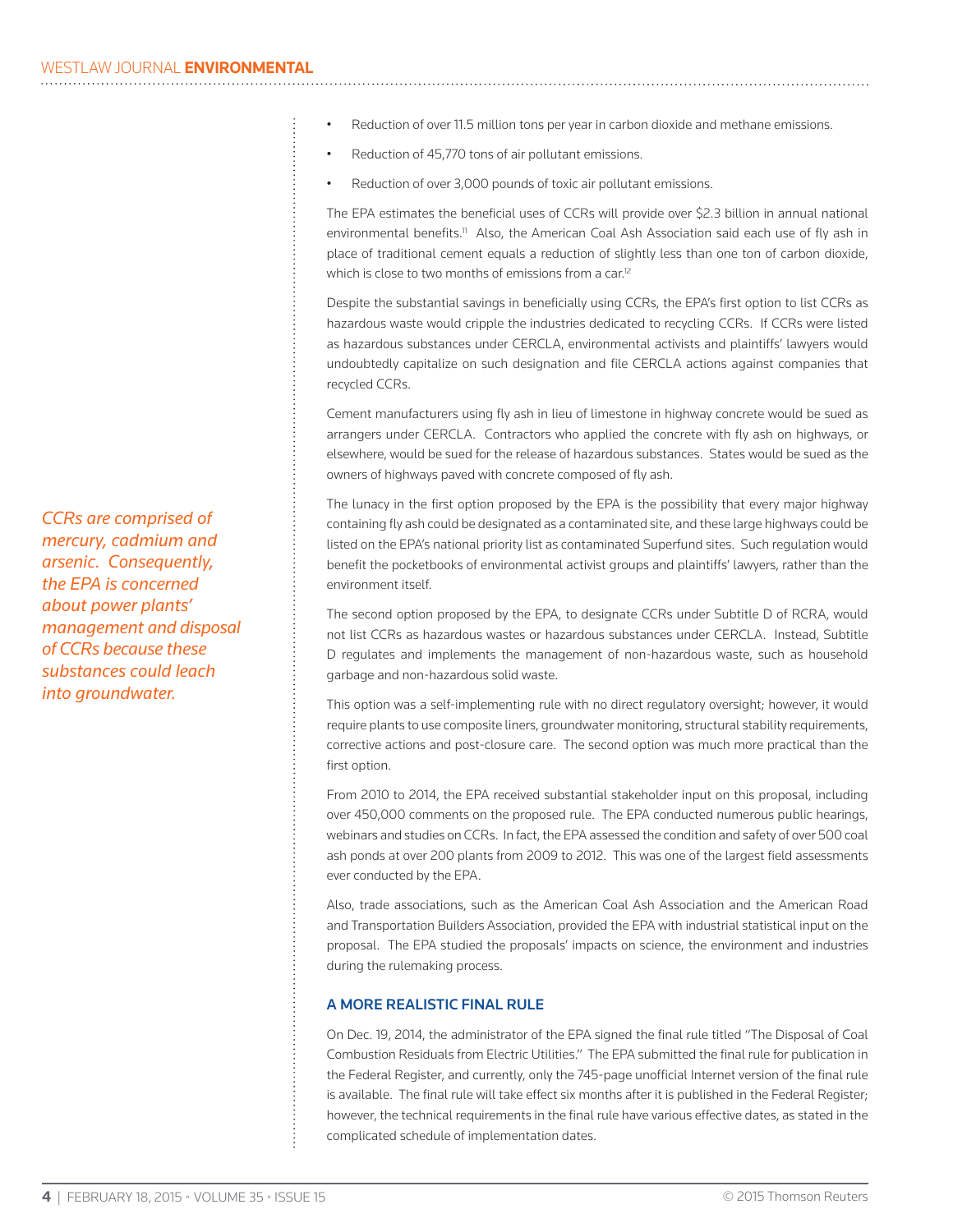The final rule establishes national technical requirements for landfills and surface impoundments of CCRs under Subtitle D of RCRA. It applies to all CCRs generated by power plants with the designation of North American Industry Classification System code 221112, as well as disposal facilities that accept CCRs for disposal.

The final rule does not address CCRs placed in coal mines, CCRs that meet the criteria of beneficial uses, CCRs generated from non-utility boilers, and municipal solid waste landfills that receive CCRs for disposal or daily cover.<sup>13</sup>

#### CCRs are not hazardous wastes

The highlight of the final rule is the EPA's decision to list CCRs under Subtitle D of RCRA and not Subtitle C. CCRs are not hazardous wastes under RCRA, and consequently, they are not hazardous substances under CERCLA. Such designation will not brand CCRs as "hazardous," and industries that beneficially recycle CCRs will not be devastated. Listing CCRs under Subtitle D allows the EPA to reduce the risks of surface impoundment failures; to protect the air, soil and groundwater at surface impoundments; and to establish a protocol for closing surface impoundments, while also encouraging beneficial recycling of CCRs.

#### Beneficial use of CCRs

An important aspect of the final rule is that it established four criteria to define final beneficial use of CCRs. An activity must comply with all four criteria to be considered a beneficial use of CCRs, except in the case of encapsulated uses,<sup>14</sup> which only need to comply with the first three criteria. This is because, according to the EPA, encapsulated uses of CCRs raise minimal health and environmental concerns.15

If all the criteria are not met, the activity is considered to be disposal of CCRs and must comply with the disposal regulations. The user will be considered to be an owner or operator of a CCR disposal unit. The final beneficial use criteria for CCRs are as follows:

- CCRs must provide a functional benefit.
- CCRs must substitute the use of a virgin material, conserving natural resources that would otherwise need to be obtained through practices such as extraction.
- The use of CCRs must meet relevant product specifications, regulatory standards or design standards when available, and when such standards are not available, CCRs are not to be used in excessive quantities.
- When un-encapsulated use of CCRs involves 12,400 tons or more in non-roadway applications, the user must demonstrate that environmental releases to groundwater, surface water, soil and air are comparable to or lower than those from analogous products made without CCRs. Or, the user must show that environmental releases to groundwater, surface water, soil and air will be at or below relevant regulatory and health-based benchmarks for human and ecological receptors during use. The user must keep records that demonstrate this and provide such documentation upon request.<sup>16</sup>

It appears that the EPA recognized the advantages of recycling CCRs in roadways as fill and in Portland cement by specifically excluding roadways from the fourth criteria. Under this definition, non-roadway applications that fail to meet all four criteria will be considered CCR landfills.

Interestingly, the EPA delayed its determination of the Bevill exclusion due to regulatory and technical uncertainties.17 The Bevill amendment to Subtitle C of RCRA granted CCRs and other fossil fuels temporary exclusions from being listed as hazardous waste, pending the EPA's technical determination of whether each should be so listed.

*If CCRs were listed as hazardous substances, CERCLA suits could be filed against companies that used CCRs beneficially.*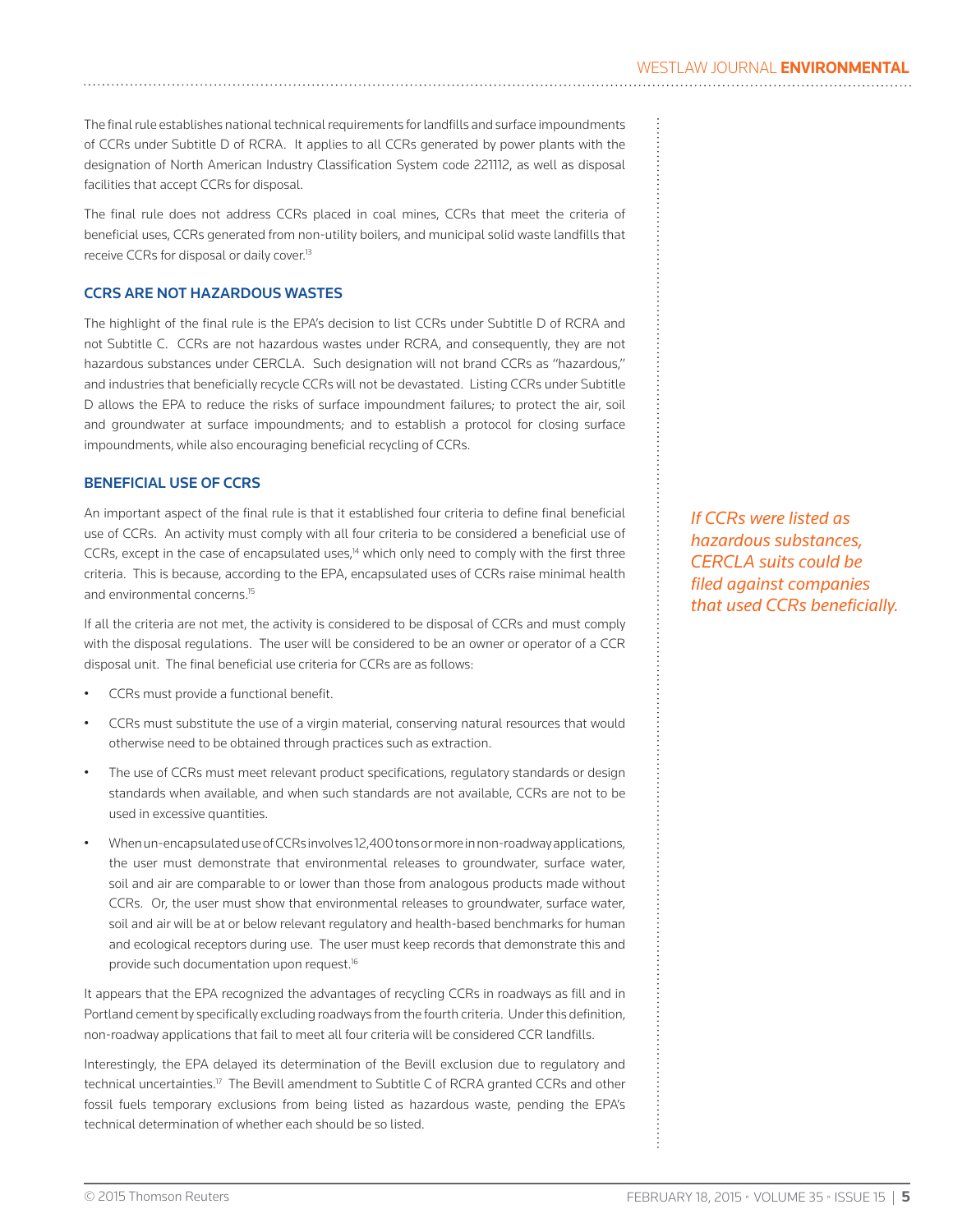In 1993 the EPA issued a regulatory determination that the Bevill exclusion continued to apply to CCRs from power plants.<sup>18</sup> In 2000 the EPA issued another regulatory determination that the Bevill exclusion continued to apply to such CCRs, including Subtitle D of RCRA.<sup>19</sup> In 2008 the EPA reopened its 1993 and 2000 Bevill regulatory determinations.

The final rule states that classification of CCRs under either Subtitle C or D was not necessary to adequately address any risks associated with CCRs, as long as national technical regulations were in place for CCRs.<sup>20</sup> The EPA said the majority of commenters who supported revoking the Bevill exclusion and regulating CCRs under Subtitle C generally asserted that the state programs have failed and cited the inherent risks of managing CCRs.

On the other hand, states, state organizations and industrial groups supported regulating CCRs under Subtitle D, arguing that the Subtitle C regulation would devastate beneficial use of CCRs. These groups said the EPA did not have authority to re-examine the Bevill exclusion.<sup>21</sup>

The EPA identified a significant absence of critical information relating to the eight factors the agency must weigh in determining whether the Bevill exclusion should be retained. Accordingly, the EPA is deferring a final regulatory determination of whether the Bevill exclusion should apply to CCRs.<sup>22</sup>

In the future, if the EPA decides to revisit its determination that the Bevill exclusion applies, it is possible CCRs may be listed as hazardous wastes under Subtitle C of RCRA. Unfortunately, the final rule is not the final chapter on the EPA's regulation of CCRs.

#### Technical requirements

Most of the final rule details the EPA's new minimum national requirements for landfills, surface impoundments and lateral expansions of such impoundments that dispose of CCRs. The purpose for these new national requirements is to prevent health and environmental impacts from CCR units.

The EPA sets forth specific location restrictions, detailed liner design criteria, structural integrity requirements, operating criteria, groundwater monitoring, corrective action requirements when necessary, closure requirements, post-closure requirements, recordkeeping, notification requirements and Internet posting requirements. Indeed, technical experts will undoubtedly publish detailed articles discussing the various nuances of each of these new requirements; however, there are a few primary requirements worth noting. The EPA established five location restrictions related to the placement of CCRs above uppermost aquifers in wetlands, within fault areas, in seismic impact zones and in unstable areas. These location restrictions apply only to new CCR units, except for CCR units in unstable areas.

The liner design and structural integrity requirements generally apply to new CCR units, but there are a few exceptions. The new day-to-day operating criteria are required for all CCR units. Also, the final rule establishes detailed requirements for closure and post-closure of CCR units.

#### Implementation and enforcement

Surprisingly, the EPA has no role in planning, implementing or enforcing the final rule.<sup>23</sup> In short, the final rule is designed to be self-implementing. The genesis of the EPA's limitation is due to the final rule being promulgated under Subtitle D of RCRA. Subtitle D establishes a framework for federal and state cooperation in controlling the management of non-hazardous waste, and the EPA's role is limited to establishing national requirements.

The planning and implementation of the final rule under Subtitle D is left to the states to devise state-specific requirements. The EPA encourages states to revise their solid waste management

*CCRs are not hazardous wastes under RCRA, and consequently, they are not hazardous substances under CERCLA.*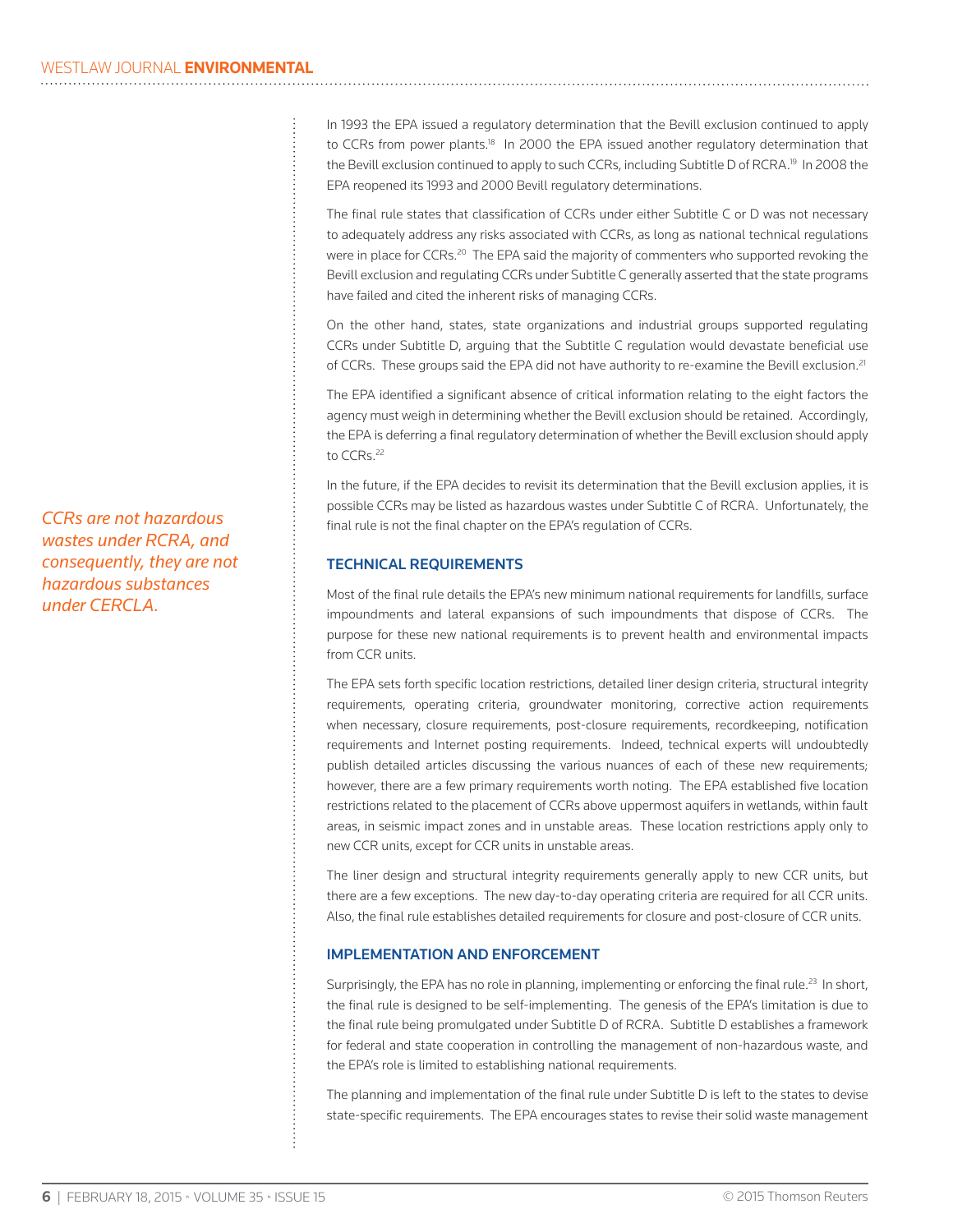plans to comply with the final rule and invites states to submit revised plans to the EPA to confirm they comply with the new national minimal requirements.<sup>24</sup>

The final rule says the new requirements may be enforced by citizen suits.<sup>25</sup> Furthermore, the EPA has said that states acting as citizens may enforce these new requirements, particularly if such states incorporate the new requirements into state law.<sup>26</sup>

Consequently, the final rule may be used as a vehicle for environmental activist groups and plaintiffs' lawyers to impose new requirements on CCR units. The EPA did comment, though, that EPA-approved solid waste management plans may be used as a defense against any citizen suit brought to enforce the final rule. In fact, the agency has said, "EPA believes a court will accord substantial weight to the fact that a facility is operating in accord with an EPA-approved SWMP."<sup>27</sup> Unfortunately, it appears the final rule will likely create future litigation by citizen groups alleging violations of these new requirements, which the EPA is unable, or unwilling, to implement and enforce.

The practical advantages of the final rule listing CCRs under Subtitle D, and not Subtitle C, are tremendous and will undoubtedly encourage the development of more beneficial uses of CCRs. Also, the new technical requirements in the final rule provide guidance for states that desire to avoid future tragedies like the Kingston plant in Tennessee.

The EPA has bluntly stated, however, that it is not finished with CCR regulations. The agency will continue to analyze the application of the Bevill exclusion to CCRs and is working with the Department of Interior on drafting proposed regulations of CCRs placed in coal mines.

#### **NOTES**

 Net Generation by Energy Source: Total (All Sectors), 1995 through January 2009, Energy Information Administration (Apr. 22, 2009); see also, Electricity Net Generation: Electric Power Sector, 1949-2007, Energy Information Administration (2009); *see also*, Count of Electric Power Industry Power Plants, by Sector, Predominant Energy Sources within Plant, 2002 through 2011 U.S. Energy Information Administration (2013).

<sup>2</sup> *See* Int'l Energy Agency, World Energy Statistics 2013, at 5.

<sup>3</sup> Envtl. Prot. Agency, Hazardous and Solid Waste Management System; Disposal of Coal Combustion Residuals from Electric Utilities (Dec. 19, 2014), *available at* http://www2.epa.gov/sites/production/ files/2014-12/documents/ccr\_finalrule\_prepub.pdf.

<sup>4</sup> *See* Tenn. Valley Auth., Executive Summary for Root Cause Analysis of Kingston Dredge Cell Failure, http:// www.tva.gov/kingston/rca/FINAL-062609\_Executive\_Summary-REV3.pdf.

<sup>5</sup> Hazardous and Solid Waste Management System: Identification and Listing of Special Wastes; Disposal of Coal Combustion Residuals From Electric Utilities, 75 Fed. Reg. 35, 154 (June 21, 2010).

- <sup>6</sup> 40 C.F.R. pts. 260-279.
- 40 C.F.R. pts. 239-259.
- <sup>8</sup> *United States v. Atl. Research Corp.*, 551 U.S. 128 (2007).
- <sup>9</sup> 42 U.S.C. § 9607(a)(4).
- <sup>10</sup> *See* Hazardous and Solid Waste Management System, *supra* note 3, at 20.
- <sup>11</sup> *Id.* at 93-94.

<sup>12</sup> Am. Coal Ash Asso'n, Frequently Asked Questions, http://www.acaa-usa.org/About-Coal-Ash/CCP-FAQs#Q2

<sup>13</sup> *See* Hazardous and Solid Waste Management System, *supra* note 3, at 132-148.

<sup>14</sup> The EPA stated that filler in concrete, replacement for raw material in cement, plastics, rubber and in wallboard are examples of encapsulated uses of CCRs. *See id.* at 168.

<sup>15</sup> *Id.*; see also Envtl. Prot. Agency, Coal Combustion Residual Beneficial Use Evaluation: Fly Ash Concrete and FGD Gypsum Wallboard (February 2014), *available at* http://www.epa.gov/waste/conserve/imr/ccps/ pdfs/ccr\_bu\_eval.pdf.